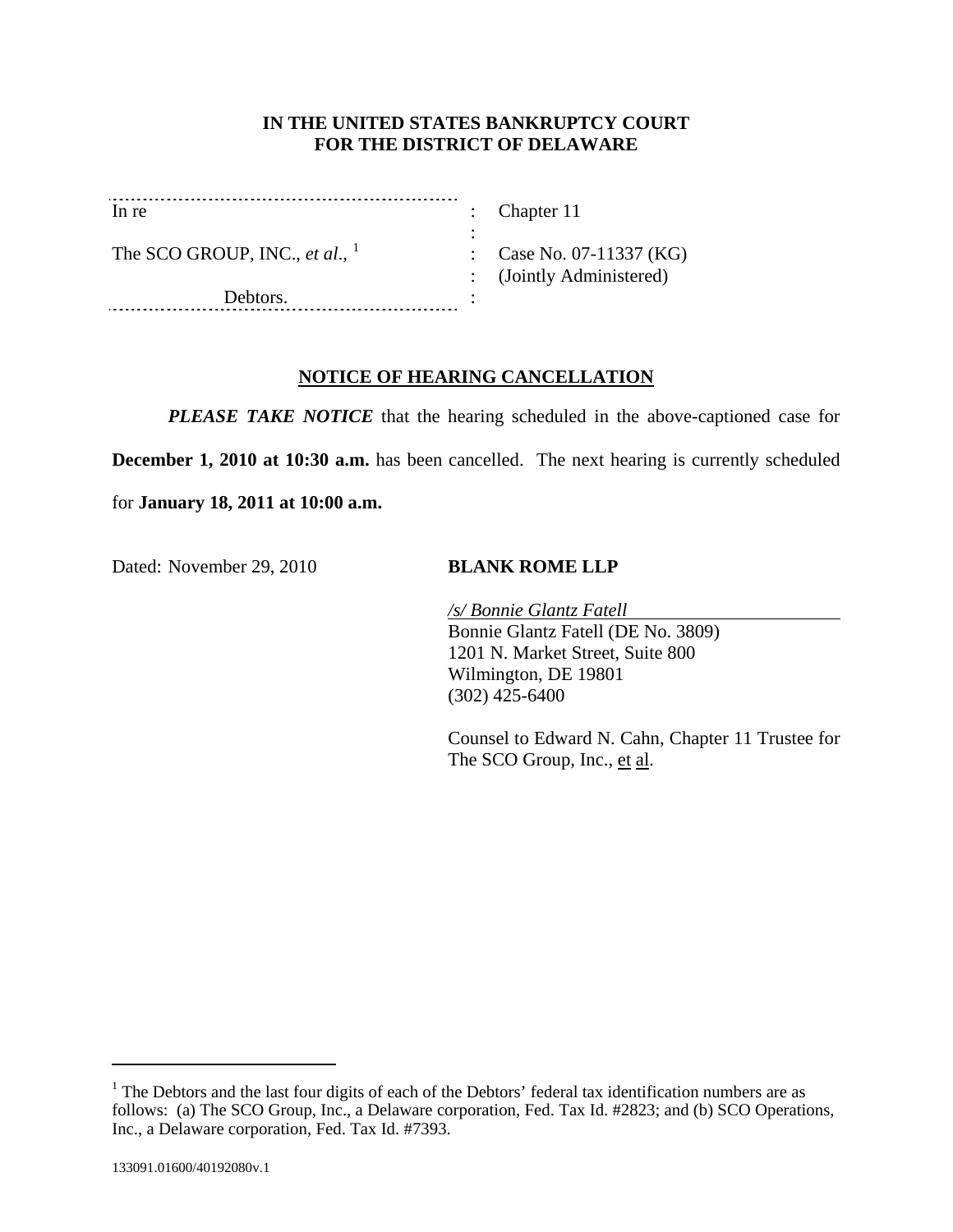## **CERTIFICATE OF SERVICE**

I, Bonnie Glantz Fatell, hereby certify that on November 29, 2010, I caused a copy of the following document to be served upon the parties listed on the attached service list in the manner indicated.

## **NOTICE OF HEARING CANCELLATION**

*/s/ Bonnie Glantz Fatell* Bonnie Glantz Fatell (DE No. 3809)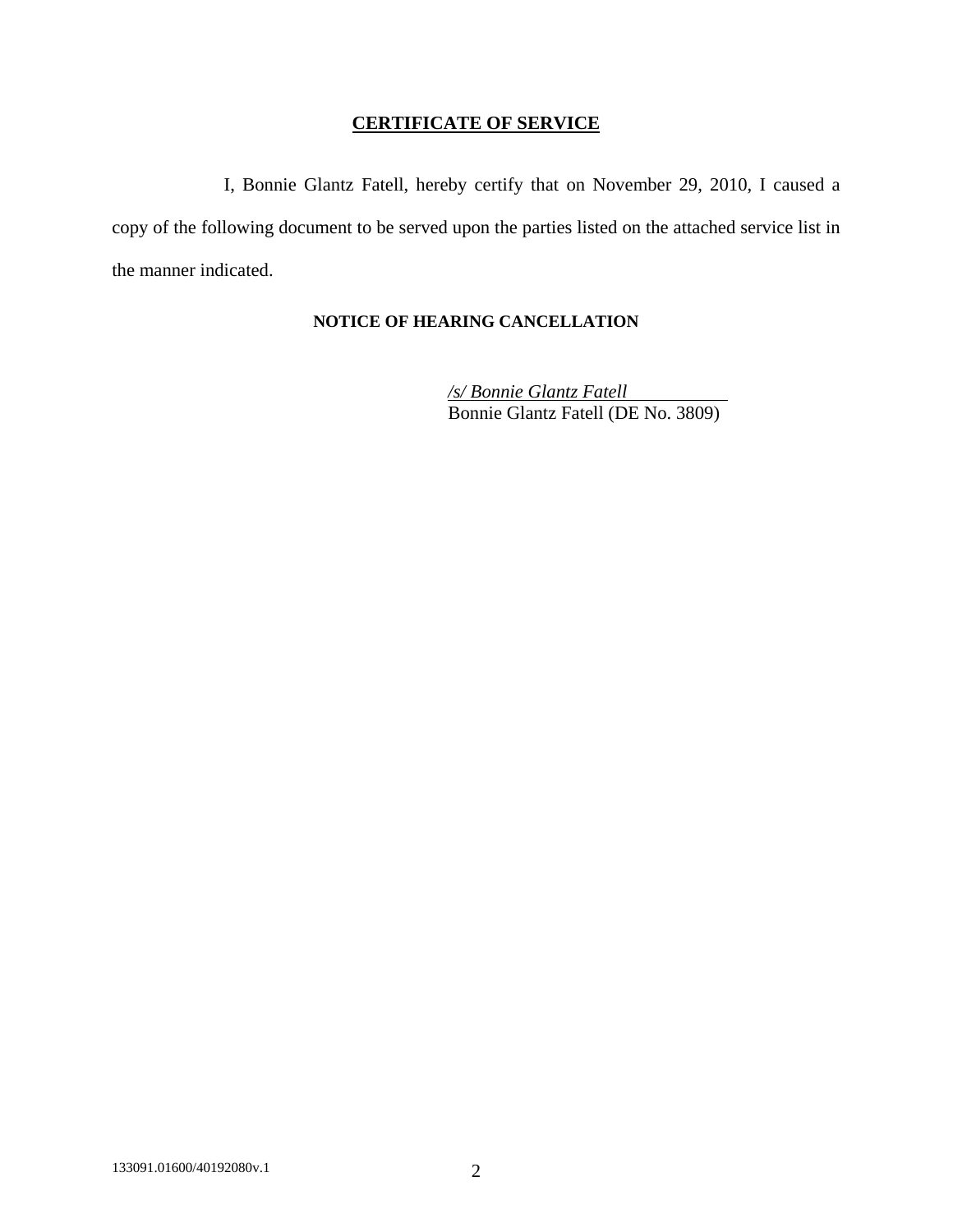## **The SCO Group, Inc., 2002 Service List**

Case No. 07-11337

(Counsel to Chapter 11 Trustee) Bonnie Glantz Fatell, Esquire Stanley B. Tarr, Esquire Blank Rome LLP 1201 Market Street Suite 800 Wilmington, DE 19801

### **Hand Delivery**

(Counsel for Debtors) Laura Davis Jones, Esquire James E. O'Neill, Esquire Kathleen P. Makowski,f Esquire Pachulski Stang Ziehl & Jones LLP 919 North Market Street, 17th Floor P.O. Box 8705 Wilmington, DE 19801)

 (United States Trustee) Juliet M. Sarkessian, Esquire United States Trustee 844 King Street, Room 2207 Lockbox #35 Wilmington, DE 19899-0035

(Counsel for IBM Corp.) Laurie Selber Silverstein, Esquire Potter Anderson & Corroon LLP 1313 N. Market Street,  $6<sup>th</sup>$  Floor Wilmington, DE 19899

(Counsel for Novell, Inc.) Michael R. Nestor, Esquire Young Conaway Stargatt & Taylor, LLP The Brandywine Building 1000 West Street, 17<sup>th</sup> Floor Wilmington, DE 19899

(Counsel to CitiFinancial Inc.) Stuart M. Brown, Esquire R. Craig Martin, Esquire Edwards, Angell Palmer & Dodge LLP 919 North Market Street, Suite 1500 Wilmington, DE 19801

Eric Lopez Schnabel, Esq Dorsey & Whitney LLP 300 Delaware Avenue, Suite 1010 Wilmington, DE 19801-1671

### **Electronic Mail**

Ryan Tibbitts rtibbitts@sco.com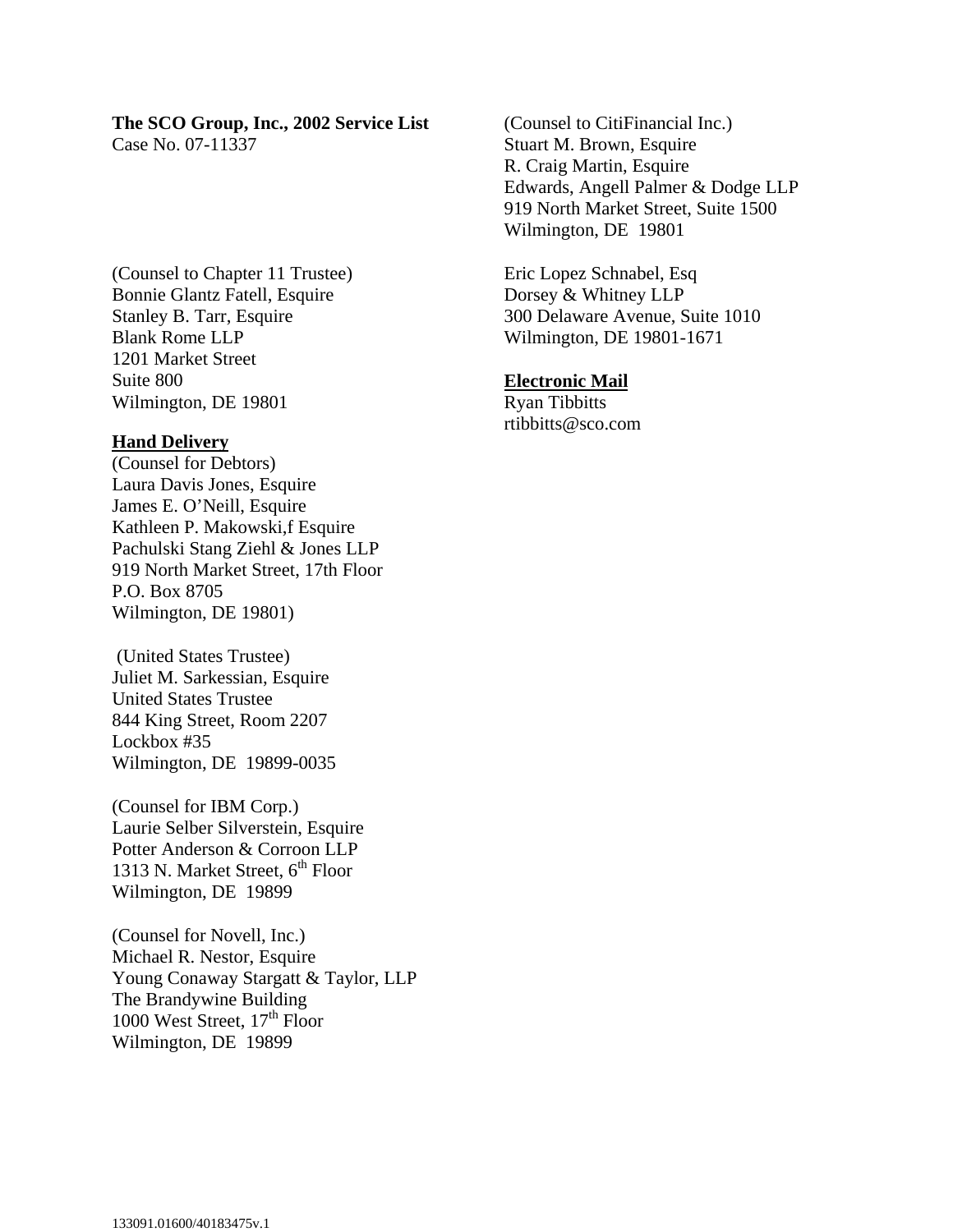#### **First Class Mail**

(Counsel for Debtors) Paul Steven Singerman, Esquire Berger Singerman, P.A. 350 E. Las Olas Boulevard, Suite 1000 Fort Lauderdale, FL 33301

(Counsel for Debtors) Arthur J. Spector, Esquire Berger Singerman, P.A. 2650 North Military Trail, Suite 240 Boca Raton, FL 33431-7391

(20 Largest Creditor) AMICI LLC 912 State Route 143 Westerlo, NY 12193

(20 Largest Creditor) Stuart Singer, Esquire Boies Schiller & Flexner, LLP 401 East Las Olas Blvd., Ste. 1200 Fort Lauderdale, FL 33301

(20 Largest Creditor) The Canopy Group c/o Cushman & Wakefield P.O. Box 45257 San Francisco, CA 94145

(20 Largest Creditor) Microsoft Licensing, Inc. 6100 Neil Road Reno, NV 89503

(20 Largest Creditor) David Wartner Sun Microsystems Inc Software Royalty Accounting Group 500 Eldorado Blvd Bldg 3 Broomfield, CO 80021

(20 Largest Creditor) Veritas Software 350 Ellis Street Mountainview, CA 94043 (20 Largest Creditor) Intel Corporation Attn: Corporate Credite 1900 Prailie City Road Folsom, CA 95630

(20 Largest Creditor) HP-Nonstop Royalty Accounting 20555 Tombball Parkway Houston, TX 77070

(20 Largest Creditor) Unisys Corporation Unisys Way Township Line & Union Meetings Blue Bell, PA 19422

(20 Largest Creditor) 4FRONT Technologies 9826 Beverly Wood Street Los Angeles, CA 90064-4610

(20 Largest Creditor) Attn: Eugene Heller Silverman Heller Associates 1100 Glendon Ave., PH-1  $17<sup>th</sup>$  Floor Los Angeles, CA 90024-3503

(20 Largest Creditor) Madson & Austin 15 W. South Temple , Ste. 900 Salt Lake City, UT 84101

(20 Largest Creditor) Sage Forensic Accounting 136 E. South Temple, Ste. 2200 Salt Lake City, UT 84111

(20 Largest Creditor) Amlaw Discovery 22 West  $38<sup>th</sup>$  Street,  $2<sup>nd</sup>$  Fl. New York, NY 10018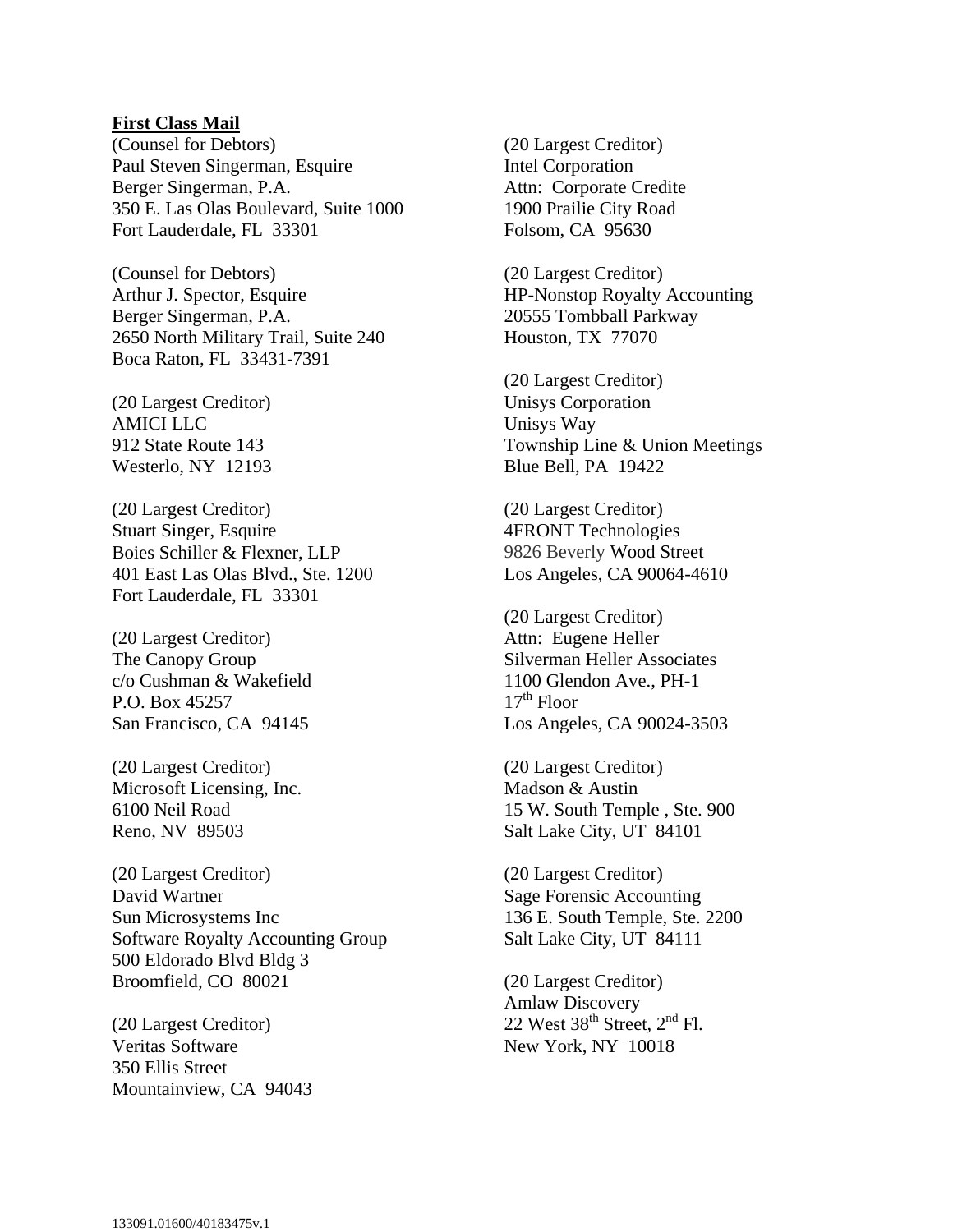(Counsel for The Comptroller of Public Accounts of the State of Texas) Mark Browning, Esquire Assistant Attorney General Bankruptcy & Collections Division P.O. Box 12548 Austin, TX 78711-2548 bk-mbrowning@oag.state.tx.us

(Counsel for Tarrant County) Elizabeth Weller, Esquire Linebarger Goggan Blair & Sampson, LLP 2323 Bryan Street, Suite 1600 Dallas, TX 75201

(Counsel for IBM Corp.) Richard B. Levin, Esquire David R. Marriott, Esquire Cravath, Swaine & Moore LLP Worldwide Plaza, 825 Eighth Avenue New York, NY 10019

(Counsel for Novell, Inc.) Larren M. Nashelsky, Esquire Julie D. Dyas, Esquire Morrison & Foerster LLP 1290 Avenue of the Americas New York, NY 10104

(Counsel for Novell, Inc.) Michael A. Jacobs, Esquire Adam A. Lewis, Esquire David E. Melaugh, Esquire Morrison & Foerster LLP 425 Market Street San Francisco, CA 94105-2482

(Counsel for Novell, Inc.) Joseph A. LaSala, Jr., Esquire General Counsel Novell, Inc. 404 Wyman Street, Suite 500 Waltham, MA 02451

(Counsel for Novell, Inc.) James F. Lundberg, Esquire Associate General Counsel Novell, Inc. M/S H544 1800 South Novell Place Provo, UT 84606

(Counsel for Sun Microsystems, Inc.) Thomas R. Califano, Esquire Vincent J. Roldan, Esquire DLA Piper US LLP 1251 Avenue of the Americas New York, NY 10020-1104

(Equity Security Holder) Alan P. Petrofsky P.O. Box 6263 San Rafael, CA 94903

(Counsel for Department of Revenue) Sheryl L. Moreau, Esquire Special Assistant Attorney General Missouri Department of Revenue General Counsel's Office 301 W. High Street, Room 670 P.O. Box 475 Jefferson City, MO 65105-0475

(Creditor – American Express Travel Related Svcs Co Inc Corp Card) Gilbert B. Weisman, Esquire Becket and Lee LLP P.O. Box 3001 Malvern, PA 19355-0701

(Counsel for Oracle USA, Inc. and Oracle Credit Corp.) Shawn M. Christianson, Esquire Buchalter Nemer, A Professional Corp. 333 Market Street, 25<sup>th</sup> Floor San Francisco, CA 64105-2126